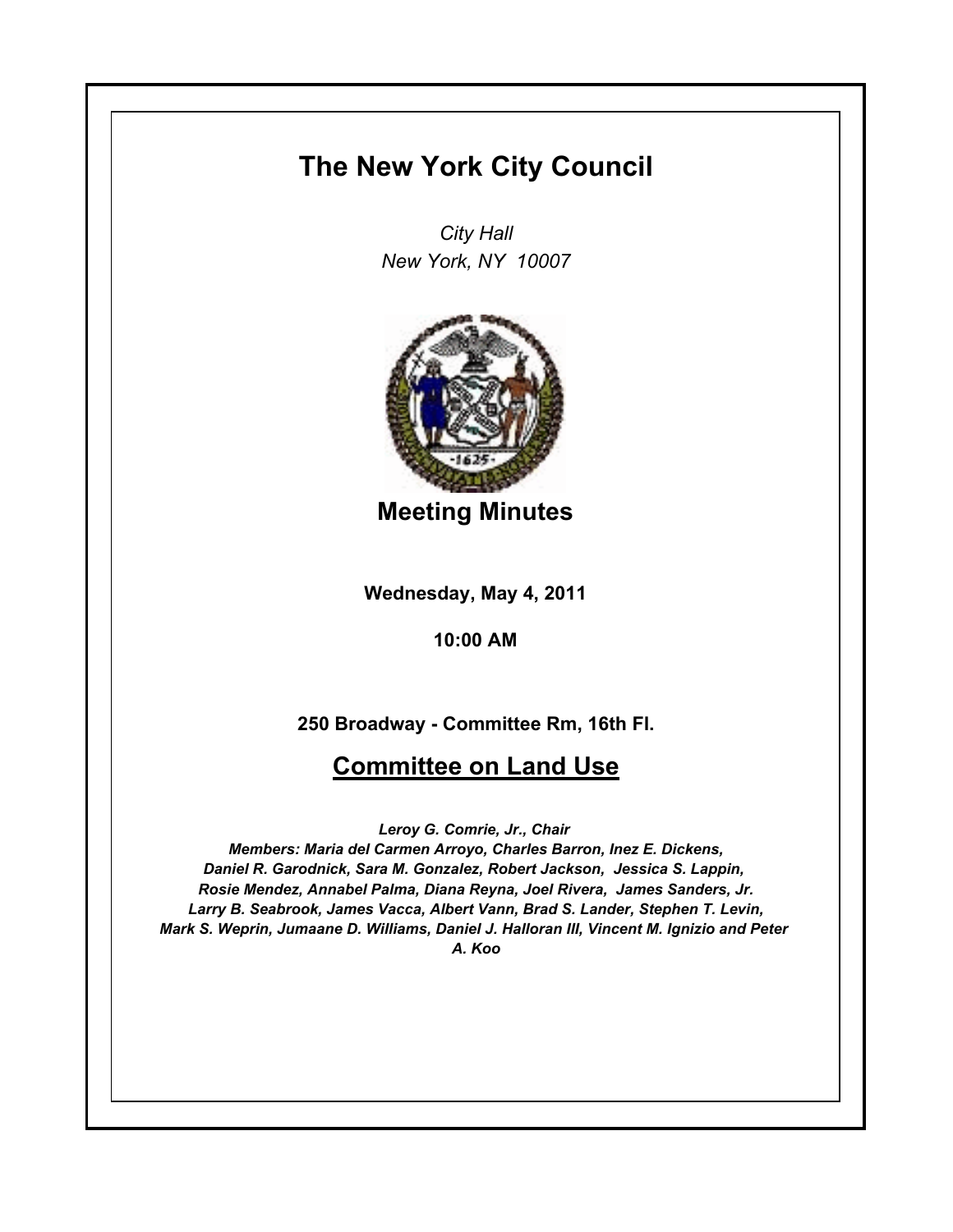# Roll Call

#### **Present:**

Comrie Jr., Arroyo, Barron, Dickens, Garodnick, Gonzalez, Jackson, Mendez, Palma, Reyna, Sanders Jr., Seabrook, Vann, Lander, Levin, Weprin, Williams, Halloran III and Koo

# **Absent:**

Rivera, Vacca and Ignizio

#### **Maternity:**

Lappin

# **LU 0346-2011 Application no. 20115546 HAM, an Urban Development Action Area Project located at 110 West 114th Street, 241 West 137th Street, 271 West 150th Street and 2049 Fifth Avenue, Council District no. 9, Borough of Manhattan. This matter is subject to Council review and action pursuant to Article 16 of the New York General Municipal Law, at the request of the New York City Department of Housing Preservation.**

*Attachments:* Land Use Calendar - Week of April 4 - April 8, 2011, Hearing Testimony - Planning 4/4/11, Hearing Transcript - Planning 4-4-11, Hearing Transcript - Planning 4-5-11, Land Use Calendar - Week of May 2 - May 6, 2011, Land Use Calendar - May 4, 2011, Hearing Testimony - Planning 5/3/11, Committee Report, Resolution, Hearing Transcript - Land Use 5-4-11

#### **This Land Use Application was Hearing Held by Committee**

*Attachments:* Land Use Calendar - Week of April 4 - April 8, 2011, Hearing Testimony - Planning 4/4/11, Hearing Transcript - Planning 4-4-11, Hearing Transcript - Planning 4-5-11, Land Use Calendar - Week of May 2 - May 6, 2011, Land Use Calendar - May 4, 2011, Hearing Testimony - Planning 5/3/11, Committee Report, Resolution, Hearing Transcript - Land Use 5-4-11

# **A motion was made that this Land Use Application be Approved by Committee with Companion Resolution approved by Roll Call.**

# **Affirmative:** 19 -

Comrie Jr., Arroyo, Barron, Dickens, Garodnick, Gonzalez, Jackson, Mendez, Palma, Reyna, Sanders Jr., Seabrook, Vann, Lander, Levin, Weprin, Williams, Halloran III and Koo

#### **Absent:** 3 -

Rivera, Vacca and Ignizio

#### **Maternity:** 1 -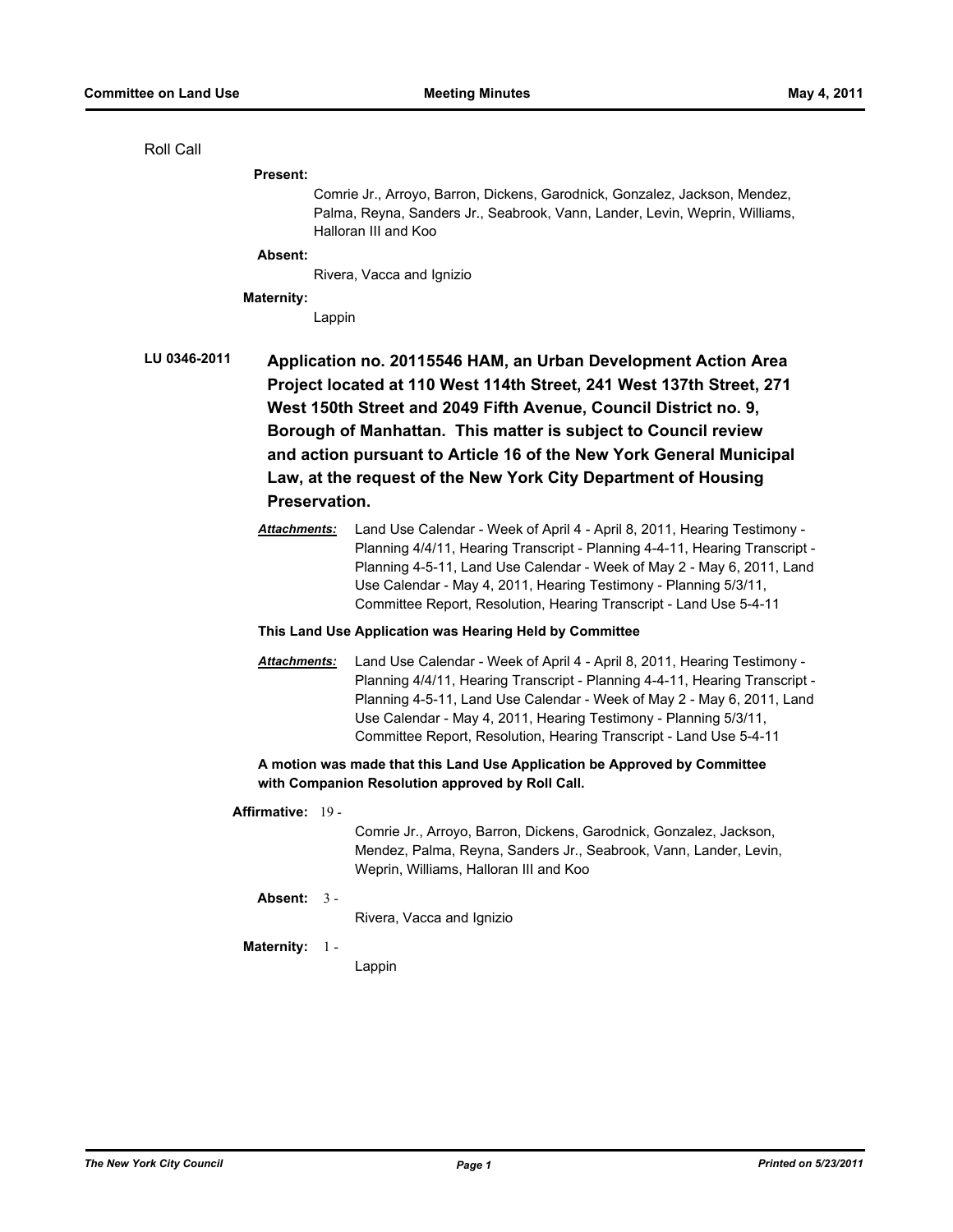- **LU 0347-2011 Application no. 20115547 HAM, an Urban Development Action Area Project located at 8 St. Nicholas Terrace, Council District no. 7, Borough of Manhattan. This matter is subject to Council review and action pursuant to Article 16 of the New York General Municipal Law, at the request of the New York City Department of Housing.**
	- *Attachments:* Land Use Calendar Week of April 4 April 8, 2011, Hearing Testimony Planning 4/4/11, Hearing Transcript - Planning 4-4-11, Hearing Transcript - Planning 4-5-11, Land Use Calendar - Week of May 2 - May 6, 2011, Land Use Calendar - May 4, 2011, Hearing Testimony - Planning 5/3/11, Committee Report, Resolution, Hearing Transcript - Land Use 5-4-11

#### **This Land Use Application was Hearing Held by Committee**

*Attachments:* Land Use Calendar - Week of April 4 - April 8, 2011, Hearing Testimony - Planning 4/4/11, Hearing Transcript - Planning 4-4-11, Hearing Transcript - Planning 4-5-11, Land Use Calendar - Week of May 2 - May 6, 2011, Land Use Calendar - May 4, 2011, Hearing Testimony - Planning 5/3/11, Committee Report, Resolution, Hearing Transcript - Land Use 5-4-11

**A motion was made that this Land Use Application be Approved by Committee with Companion Resolution approved by Roll Call.**

#### **Affirmative:** 19 -

Comrie Jr., Arroyo, Barron, Dickens, Garodnick, Gonzalez, Jackson, Mendez, Palma, Reyna, Sanders Jr., Seabrook, Vann, Lander, Levin, Weprin, Williams, Halloran III and Koo

**Absent:** 3 -

Rivera, Vacca and Ignizio

**Maternity:** 1 -

Lappin

- **LU 0348-2011 Application no. 20115548 HAK, an Urban Development Action Area Project located at 365 Jay Street, Council District no. 33, Borough of Brooklyn. This matter is subject to Council review and action pursuant to Article 16 of the New York General Municipal Law, at the request of the New York City Department of Housing Preservation and Development, and pursuant to Section 577 of the Private Housing Finance Law for a partial tax exemption.**
	- *Attachments:* Land Use Calendar Week of April 4 April 8, 2011, Hearing Testimony Planning 4/4/11, Hearing Transcript - Planning 4-4-11, Hearing Transcript - Planning 4-5-11, Land Use Calendar - Week of May 2 - May 6, 2011, Land Use Calendar - May 4, 2011, Hearing Testimony - Planning 5/3/11, Committee Report, Resolution, Hearing Transcript - Land Use 5-4-11

# **This Land Use Application was Hearing Held by Committee**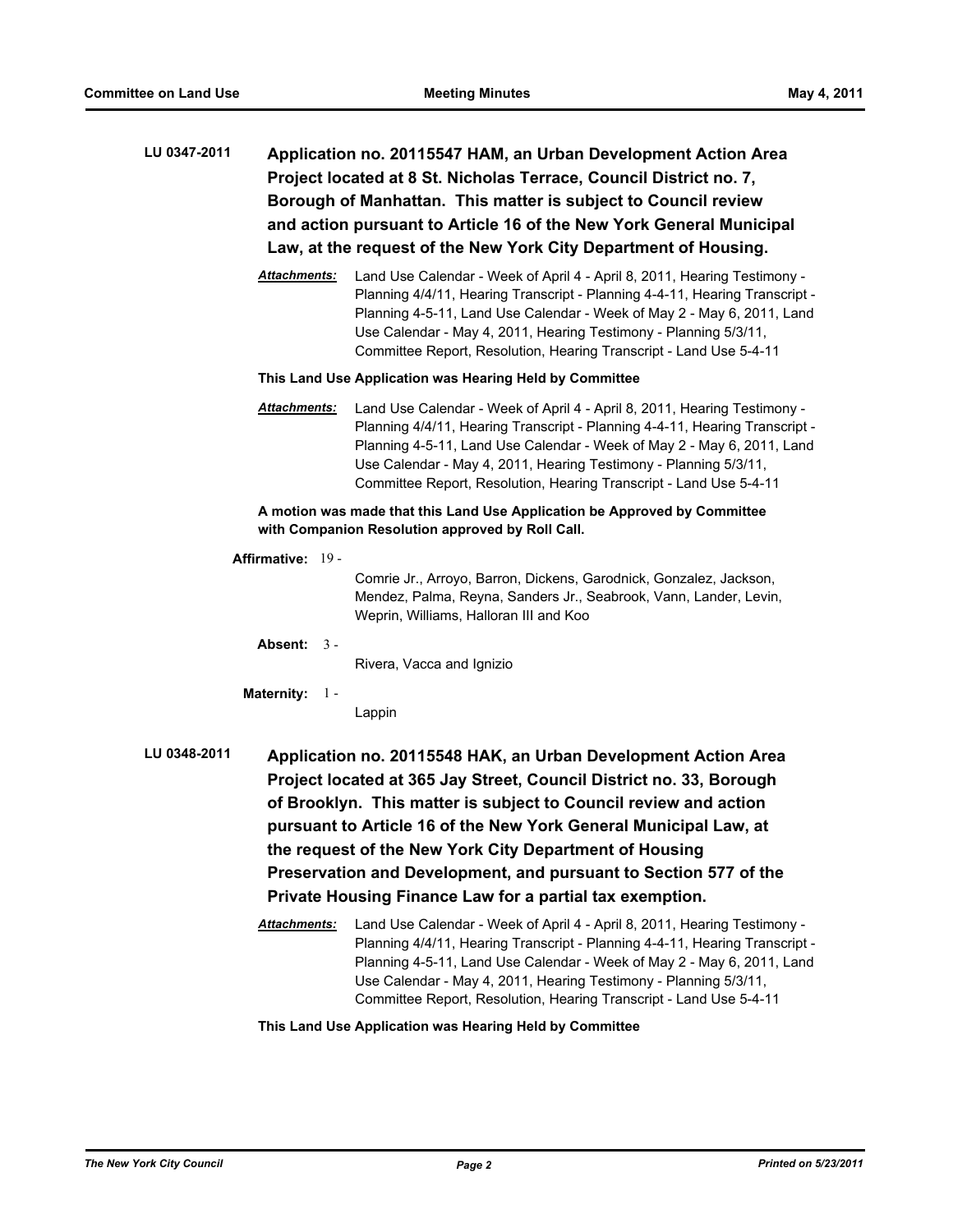*Attachments:* Land Use Calendar - Week of April 4 - April 8, 2011, Hearing Testimony - Planning 4/4/11, Hearing Transcript - Planning 4-4-11, Hearing Transcript - Planning 4-5-11, Land Use Calendar - Week of May 2 - May 6, 2011, Land Use Calendar - May 4, 2011, Hearing Testimony - Planning 5/3/11, Committee Report, Resolution, Hearing Transcript - Land Use 5-4-11

**A motion was made that this Land Use Application be Approved by Committee with Companion Resolution approved by Roll Call.**

**Affirmative:** 19 -

Comrie Jr., Arroyo, Barron, Dickens, Garodnick, Gonzalez, Jackson, Mendez, Palma, Reyna, Sanders Jr., Seabrook, Vann, Lander, Levin, Weprin, Williams, Halloran III and Koo

**Absent:** 3 -

Rivera, Vacca and Ignizio

**Maternity:** 1 -

Lappin

- **LU 0367-2011 Application no. 20115439 TCX, pursuant to §20-226 of the Administrative Code of the City of New York, concerning the petition of Pizza To Go Bronx, Inc. d.b.a. Goodfellas, to establish, maintain and operate an unenclosed sidewalk café located at 3661 Waldo Avenue, Borough of the Bronx, Council District no.11. This application is subject to review and action by the Land Use Committee only if called-up by vote of the Council pursuant to Rule 11.20b of the Council and §20-226(g) of the New York City Administrative Code.**
	- *Attachments:* Land Use Calendar Week of May 2 May 6, 2011, Land Use Calendar May 4, 2011, Hearing Testimony - Zoning 5/3/11, Committee Report, Resolution, Hearing Transcript - Land Use 5-4-11

**This Land Use Application was Hearing Held by Committee**

*Attachments:* Land Use Calendar - Week of May 2 - May 6, 2011, Land Use Calendar - May 4, 2011, Hearing Testimony - Zoning 5/3/11, Committee Report, Resolution, Hearing Transcript - Land Use 5-4-11

**A motion was made that this Land Use Application be Approved by Committee with Companion Resolution approved by Roll Call.**

**Affirmative:** 19 -

Comrie Jr., Arroyo, Barron, Dickens, Garodnick, Gonzalez, Jackson, Mendez, Palma, Reyna, Sanders Jr., Seabrook, Vann, Lander, Levin, Weprin, Williams, Halloran III and Koo

**Absent:** 3 -

Rivera, Vacca and Ignizio

#### **Maternity:** 1 -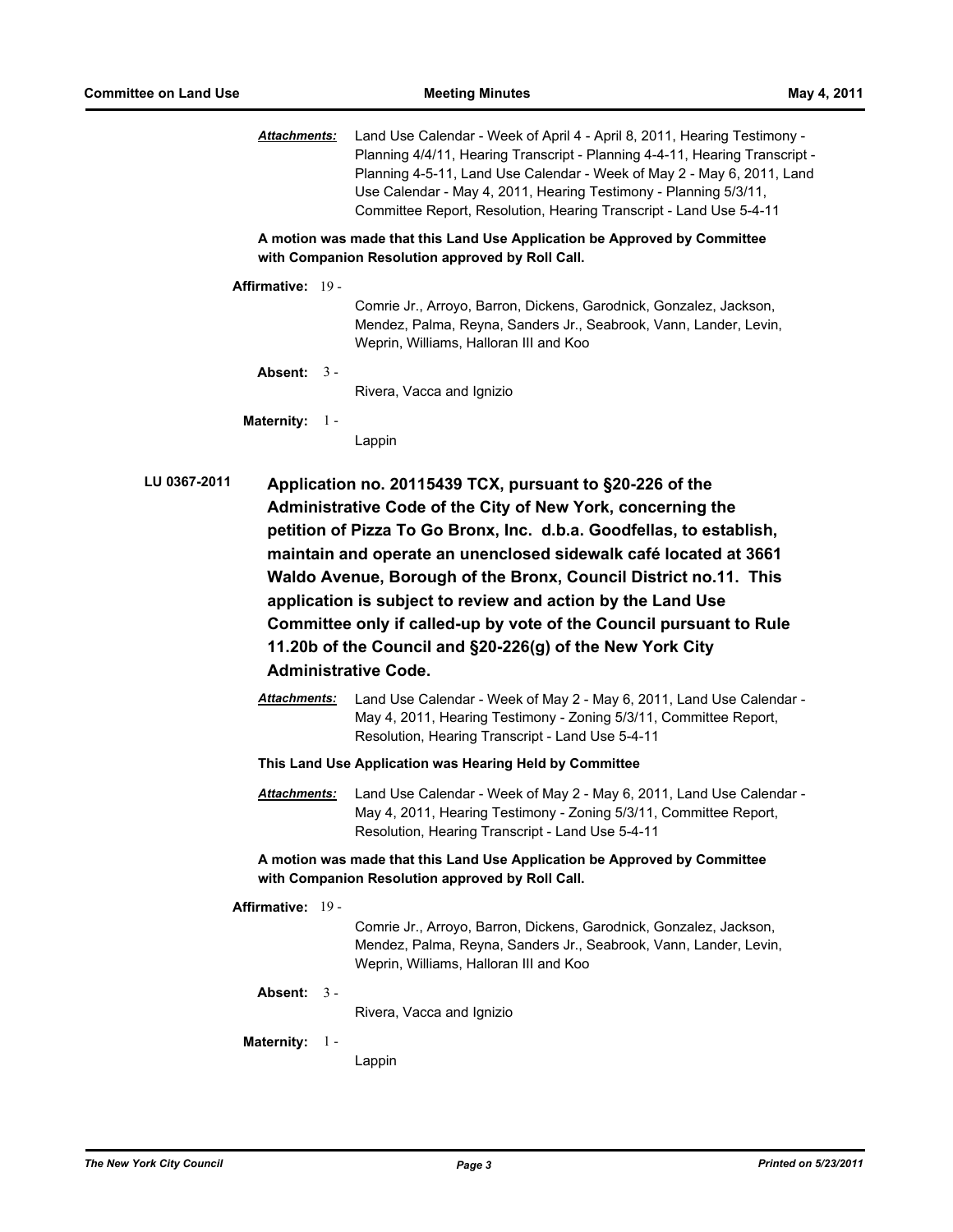| LU 0372-2011 | Application no. C 100118 ZMR submitted by 647-649 Washington<br>Avenue, LLC pursuant to Sections 197-c and 201 of the New York<br>City Charter for an amendment of the Zoning Map, changing from<br>an M1-1 District to an R3A District, Section No. 20c, Council District<br>no. 49. |                                                                                                                                                                                               |  |  |
|--------------|---------------------------------------------------------------------------------------------------------------------------------------------------------------------------------------------------------------------------------------------------------------------------------------|-----------------------------------------------------------------------------------------------------------------------------------------------------------------------------------------------|--|--|
|              | <b>Attachments:</b>                                                                                                                                                                                                                                                                   | Land Use Calendar - Week of May 2 - May 6, 2011, Land Use Calendar -<br>May 4, 2011, Hearing Testimony - Zoning 5/3/11, Committee Report,<br>Resolution, Hearing Transcript - Land Use 5-4-11 |  |  |
|              | This Land Use Application was Hearing Held by Committee                                                                                                                                                                                                                               |                                                                                                                                                                                               |  |  |
|              | <b>Attachments:</b>                                                                                                                                                                                                                                                                   | Land Use Calendar - Week of May 2 - May 6, 2011, Land Use Calendar -<br>May 4, 2011, Hearing Testimony - Zoning 5/3/11, Committee Report,<br>Resolution, Hearing Transcript - Land Use 5-4-11 |  |  |

**A motion was made that this Land Use Application be Approved by Committee with Companion Resolution approved by Roll Call.**

**Affirmative:** 19 -

Comrie Jr., Arroyo, Barron, Dickens, Garodnick, Gonzalez, Jackson, Mendez, Palma, Reyna, Sanders Jr., Seabrook, Vann, Lander, Levin, Weprin, Williams, Halloran III and Koo

**Absent:** 3 -

Rivera, Vacca and Ignizio

**Maternity:** 1 -

Lappin

**LU 0373-2011 Application no. C 110145 ZMQ submitted by the Department of City Planning pursuant to Sections 197-c and 201 of the New York City Charter for an amendment of the Zoning Map, Section Nos. 14d, 18c, 19a and 19b, Borough of Queens, Council District no. 27.**

- *Attachments:* Land Use Calendar Week of May 2 May 6, 2011, Land Use Calendar May 4, 2011, Hearing Testimony - Zoning 5/3/11, Committee Report, Resolution, Hearing Transcript - Land Use 5-4-11
- **This Land Use Application was Hearing Held by Committee**

*Attachments:* Land Use Calendar - Week of May 2 - May 6, 2011, Land Use Calendar - May 4, 2011, Hearing Testimony - Zoning 5/3/11, Committee Report, Resolution, Hearing Transcript - Land Use 5-4-11

**A motion was made that this Land Use Application be Approved by Committee with Companion Resolution approved by Roll Call.**

**Affirmative:** 19 -

Comrie Jr., Arroyo, Barron, Dickens, Garodnick, Gonzalez, Jackson, Mendez, Palma, Reyna, Sanders Jr., Seabrook, Vann, Lander, Levin, Weprin, Williams, Halloran III and Koo

**Absent:** 3 -

Rivera, Vacca and Ignizio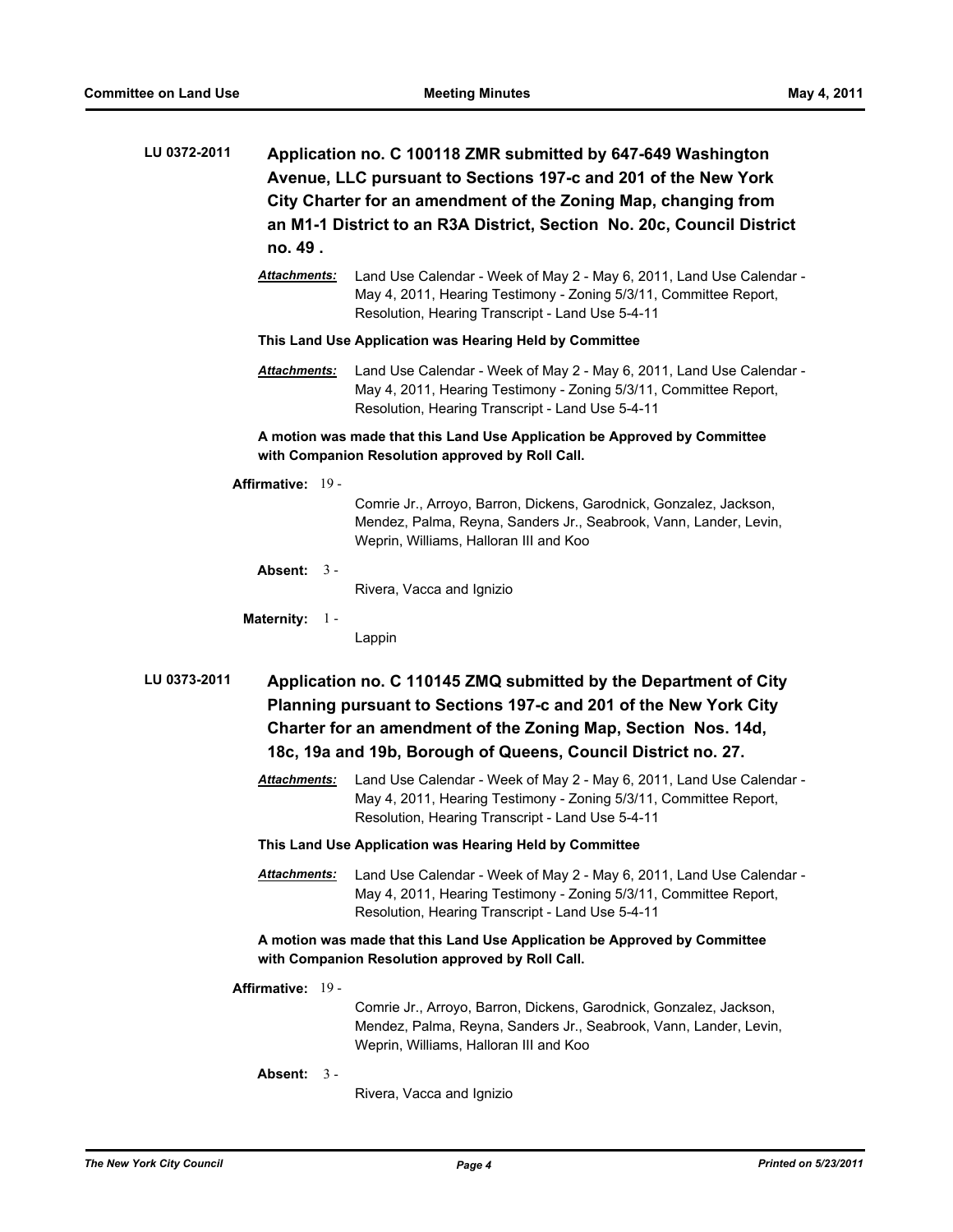**Maternity:** 1 - Lappin **LU 0374-2011 Application no. N 110146 ZRQ submitted by the Department of City Planning, pursuant to Section 201 of the New York City Charter for an amendment of the Zoning Resolution of the City of New York, relating to Article VI, Chapter 3 (Special Regulations Applying to FRESH Food Stores) and Article 1, Chapter 1, Borough of Queens, Community District 1, Council District no. 27, 31.** *Attachments:* Land Use Calendar - Week of May 2 - May 6, 2011, Land Use Calendar - May 4, 2011, Hearing Testimony - Zoning 5/3/11, Committee Report, Resolution, Hearing Transcript - Land Use 5-4-11 **This Land Use Application was Hearing Held by Committee** *Attachments:* Land Use Calendar - Week of May 2 - May 6, 2011, Land Use Calendar - May 4, 2011, Hearing Testimony - Zoning 5/3/11, Committee Report, Resolution, Hearing Transcript - Land Use 5-4-11 **A motion was made that this Land Use Application be Approved by Committee with Companion Resolution approved by Roll Call. Affirmative:** 19 - Comrie Jr., Arroyo, Barron, Dickens, Garodnick, Gonzalez, Jackson, Mendez, Palma, Reyna, Sanders Jr., Seabrook, Vann, Lander, Levin, Weprin, Williams, Halloran III and Koo **Absent:** 3 - Rivera, Vacca and Ignizio **Maternity:** 1 - Lappin **LU 0375-2011 Application no. N 110193 ZRM submitted by the Department of City Planning, pursuant to Section 201 of the New York City Charter for an amendment of the Zoning Resolution of the City of New York, concerning arcades within the Special Lower Manhattan District, Council District 1.** *Attachments:* Land Use Calendar - Week of May 2 - May 6, 2011, Land Use Calendar - May 4, 2011, Hearing Testimony - Zoning 5/3/11, Committee Report, Resolution, Hearing Transcript - Land Use 5-4-11 **This Land Use Application was Hearing Held by Committee** *Attachments:* Land Use Calendar - Week of May 2 - May 6, 2011, Land Use Calendar - May 4, 2011, Hearing Testimony - Zoning 5/3/11, Committee Report, Resolution, Hearing Transcript - Land Use 5-4-11 **A motion was made that this Land Use Application be Approved by Committee** 

**with Companion Resolution approved by Roll Call.**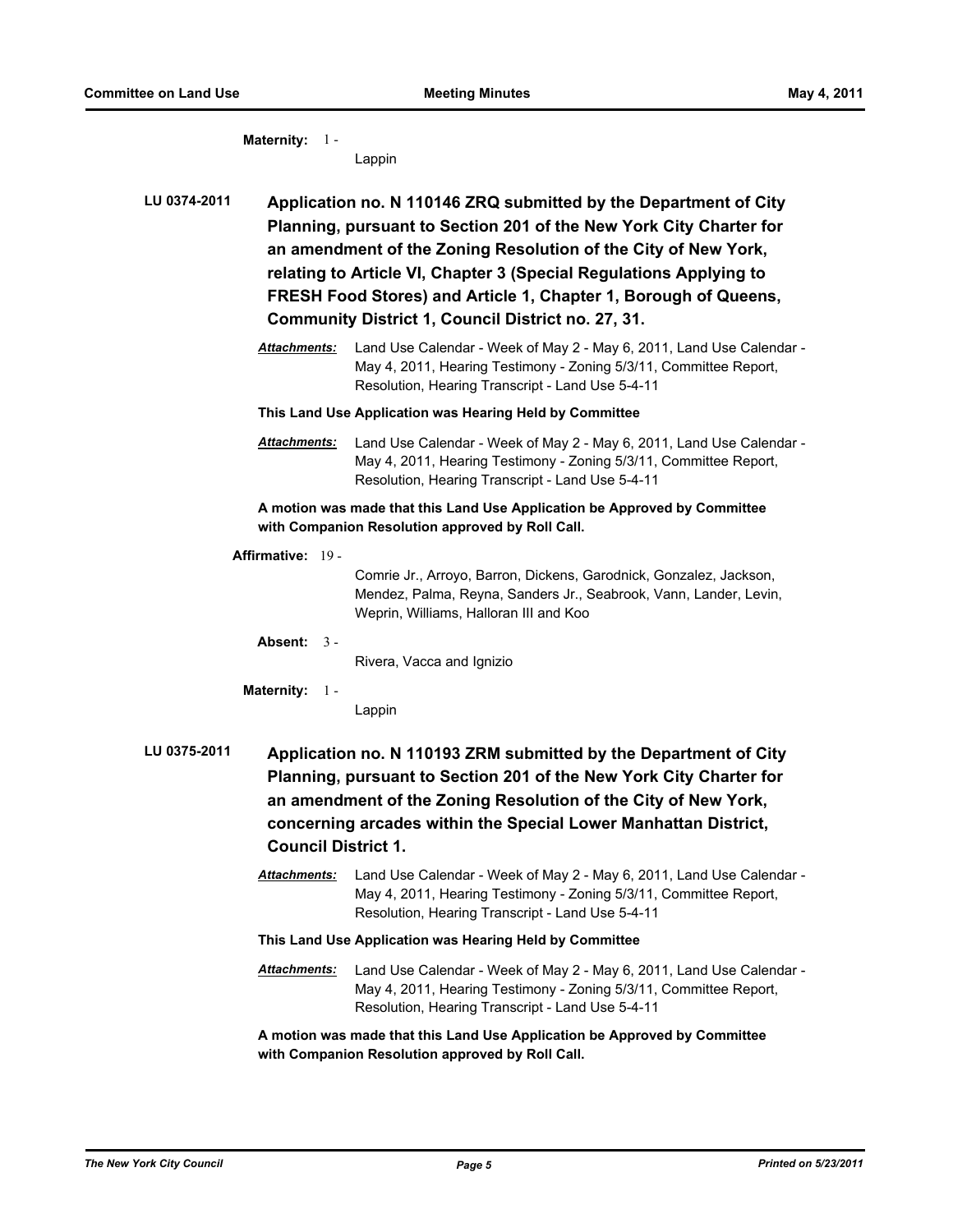| Affirmative: 19 -   |                                                                                                                                                                                                                                                                                                                                               |
|---------------------|-----------------------------------------------------------------------------------------------------------------------------------------------------------------------------------------------------------------------------------------------------------------------------------------------------------------------------------------------|
|                     | Comrie Jr., Arroyo, Barron, Dickens, Garodnick, Gonzalez, Jackson,<br>Mendez, Palma, Reyna, Sanders Jr., Seabrook, Vann, Lander, Levin,<br>Weprin, Williams, Halloran III and Koo                                                                                                                                                             |
| Absent: $3 -$       | Rivera, Vacca and Ignizio                                                                                                                                                                                                                                                                                                                     |
| Maternity: 1 -      |                                                                                                                                                                                                                                                                                                                                               |
|                     | Lappin                                                                                                                                                                                                                                                                                                                                        |
| LU 0376-2011        | Application no. 20115464 HKR (N 110210 HKR), pursuant to §3020<br>of the Charter of the City of New York, concerning the designation<br>by the Landmarks Preservation Commission of the Rev. Issac and<br>Rebecca Gray Coleman House (List No.438, LP-2414), located at<br>1482 Woodrow Road, (Block 7020, Lot 123), Council District no. 51. |
| Attachments:        | Land Use Calendar - Week of May 2 - May 6, 2011, Land Use Calendar -<br>May 4, 2011, Hearing Testimony - Landmarks 5/3/11, Committee Report,<br>Resolution, Hearing Transcript - Landmarks 5-3-11, Hearing Transcript -<br>Land Use 5-4-11                                                                                                    |
|                     | This Land Use Application was Hearing Held by Committee                                                                                                                                                                                                                                                                                       |
| <b>Attachments:</b> | Land Use Calendar - Week of May 2 - May 6, 2011, Land Use Calendar -<br>May 4, 2011, Hearing Testimony - Landmarks 5/3/11, Committee Report,<br>Resolution, Hearing Transcript - Landmarks 5-3-11, Hearing Transcript -<br>Land Use 5-4-11                                                                                                    |
|                     | A motion was made that this Land Use Application be Approved by Committee<br>with Companion Resolution approved by Roll Call.                                                                                                                                                                                                                 |
| Affirmative: 19 -   |                                                                                                                                                                                                                                                                                                                                               |
|                     | Comrie Jr., Arroyo, Barron, Dickens, Garodnick, Gonzalez, Jackson,<br>Mendez, Palma, Reyna, Sanders Jr., Seabrook, Vann, Lander, Levin,<br>Weprin, Williams, Halloran III and Koo                                                                                                                                                             |
| Absent: $3 -$       | Rivera, Vacca and Ignizio                                                                                                                                                                                                                                                                                                                     |
| Maternity: 1 -      |                                                                                                                                                                                                                                                                                                                                               |
|                     | Lappin                                                                                                                                                                                                                                                                                                                                        |
| LU 0377-2011        | Application no. 20115465 HKR (N 110211 HKR), pursuant to §3020<br>of the Charter of the City of New York, concerning the designation<br>by the Landmarks Preservation Commission of the Rossville AME<br>Zion Church (List No.438, LP-2416), located at 584 Bloomingdale<br>Road, (Block 7267, Lot 101), Council District no. 51.             |
| Attachments:        | Land Use Calendar - Week of May 2 - May 6, 2011, Land Use Calendar -<br>May 4, 2011, Hearing Testimony - Landmarks 5/3/11, Committee Report,<br>Resolution, Hearing Transcript - Landmarks 5-3-11, Hearing Transcript -<br>Land Use 5-4-11                                                                                                    |

**This Land Use Application was Hearing Held by Committee**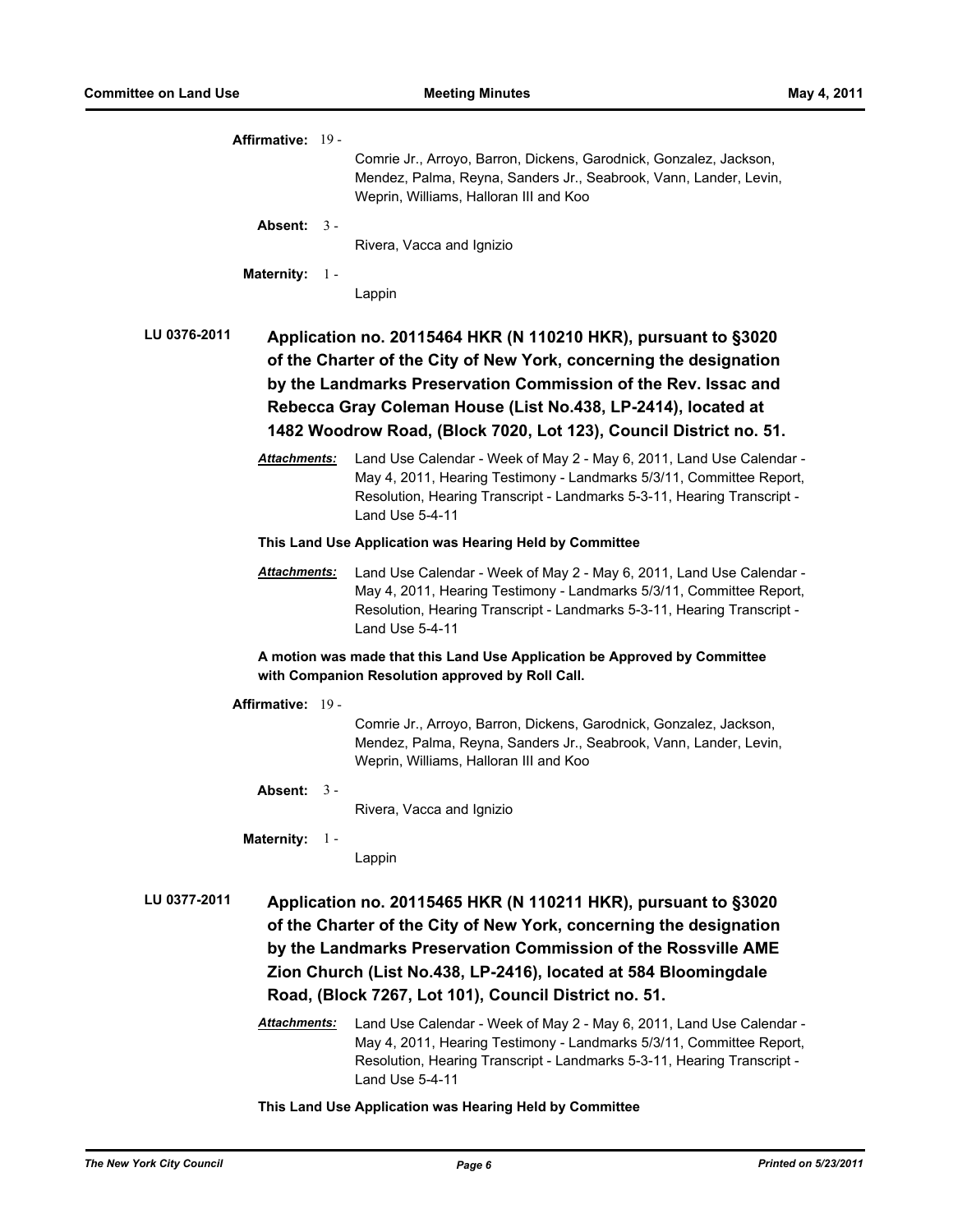*Attachments:* Land Use Calendar - Week of May 2 - May 6, 2011, Land Use Calendar - May 4, 2011, Hearing Testimony - Landmarks 5/3/11, Committee Report, Resolution, Hearing Transcript - Landmarks 5-3-11, Hearing Transcript - Land Use 5-4-11

**A motion was made that this Land Use Application be Approved by Committee with Companion Resolution approved by Roll Call.**

**Affirmative:** 19 -

Comrie Jr., Arroyo, Barron, Dickens, Garodnick, Gonzalez, Jackson, Mendez, Palma, Reyna, Sanders Jr., Seabrook, Vann, Lander, Levin, Weprin, Williams, Halloran III and Koo

**Absent:** 3 -

Rivera, Vacca and Ignizio

**Maternity:** 1 -

Lappin

**LU 0378-2011 Application no. 20115466 HKR (N 110212 HKR), pursuant to §3020 of the Charter of the City of New York, concerning the designation by the Landmarks Preservation Commission of the 565 and 569 Bloomingdale Road (List No.438, LP-2415), located at 565 Bloomingdale Road and 569 Bloomingdale Road, (Block 7020, Lot 4), Council District no. 51.**

> *Attachments:* Land Use Calendar - Week of May 2 - May 6, 2011, Land Use Calendar - May 4, 2011, Hearing Testimony - Landmarks 5/3/11, Committee Report, Resolution, Hearing Transcript - Landmarks 5-3-11, Hearing Transcript - Land Use 5-4-11

**This Land Use Application was Hearing Held by Committee**

*Attachments:* Land Use Calendar - Week of May 2 - May 6, 2011, Land Use Calendar - May 4, 2011, Hearing Testimony - Landmarks 5/3/11, Committee Report, Resolution, Hearing Transcript - Landmarks 5-3-11, Hearing Transcript - Land Use 5-4-11

**A motion was made that this Land Use Application be Approved by Committee with Companion Resolution approved by Roll Call.**

**Affirmative:** 19 -

Comrie Jr., Arroyo, Barron, Dickens, Garodnick, Gonzalez, Jackson, Mendez, Palma, Reyna, Sanders Jr., Seabrook, Vann, Lander, Levin, Weprin, Williams, Halloran III and Koo

**Absent:** 3 -

Rivera, Vacca and Ignizio

**Maternity:** 1 -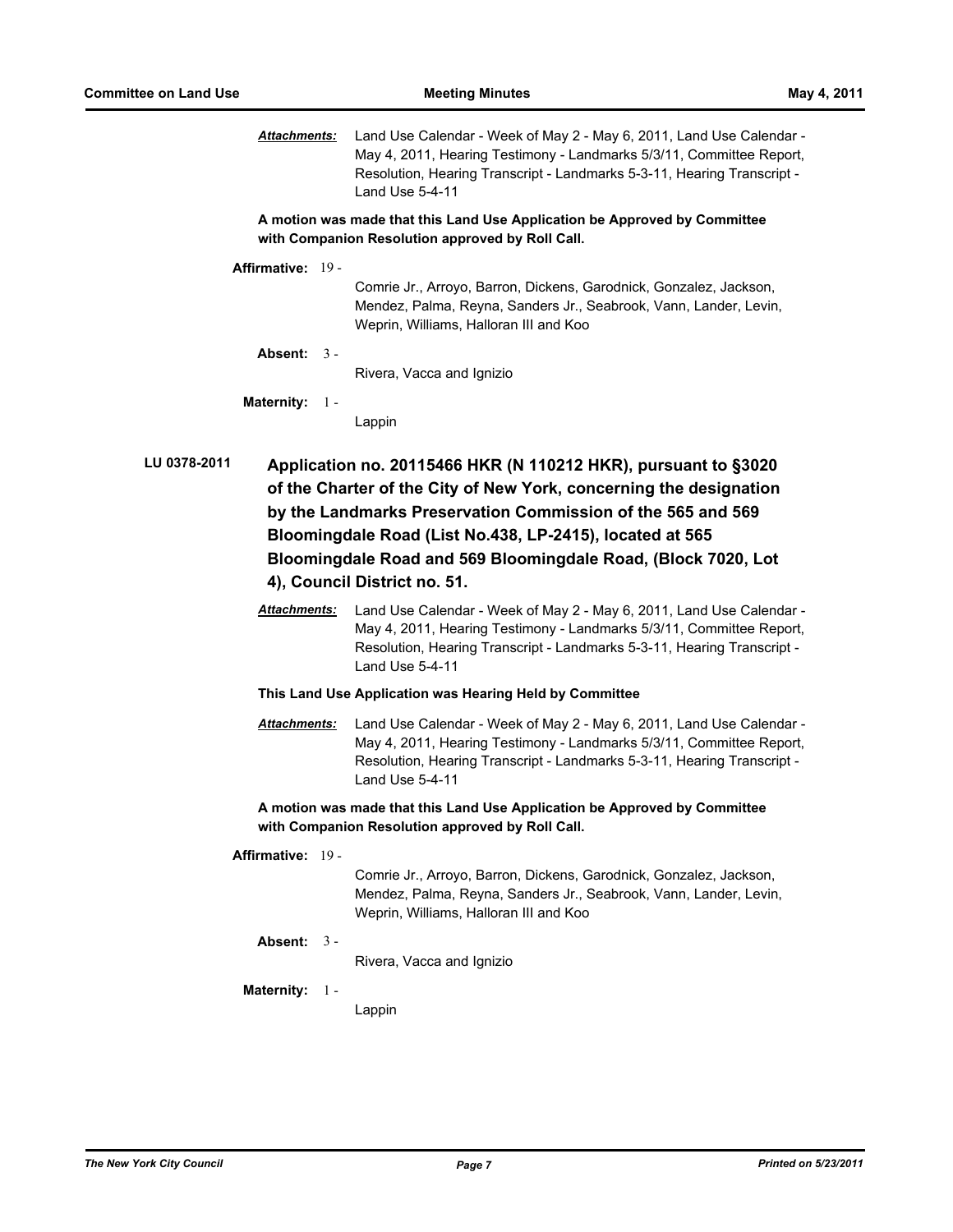# **LU 0379-2011 Application no. 20115467 HKQ (N 110213 HKQ), pursuant to §3020 of the Charter of the City of New York, concerning the designation by the Landmarks Preservation Commission of the Addisleigh Park Historic District (List No.438, LP-2405), Council District no. 27.**

*Attachments:* Land Use Calendar - Week of May 2 - May 6, 2011, Land Use Calendar - May 4, 2011, Hearing Testimony - Landmarks 5/3/11, Committee Report, Resolution, Hearing Transcript - Landmarks 5-3-11, Hearing Transcript - Land Use 5-4-11

**This Land Use Application was Hearing Held by Committee**

*Attachments:* Land Use Calendar - Week of May 2 - May 6, 2011, Land Use Calendar - May 4, 2011, Hearing Testimony - Landmarks 5/3/11, Committee Report, Resolution, Hearing Transcript - Landmarks 5-3-11, Hearing Transcript - Land Use 5-4-11

# **A motion was made that this Land Use Application be Approved by Committee with Companion Resolution approved by Roll Call.**

### **Affirmative:** 19 -

Comrie Jr., Arroyo, Barron, Dickens, Garodnick, Gonzalez, Jackson, Mendez, Palma, Reyna, Sanders Jr., Seabrook, Vann, Lander, Levin, Weprin, Williams, Halloran III and Koo

#### **Absent:** 3 -

Rivera, Vacca and Ignizio

#### **Maternity:** 1 -

Lappin

- **LU 0380-2011 Application no. 20115516 HKM (N 110232 HKM), pursuant to §3020 of the Charter of the City of New York, concerning the designation by the Landmarks Preservation Commission of the Manufacturers Trust Company Building, First and Second Floor Interiors (List No.439, LP-2467), located at 510 Fifth Avenue a.k.a. 508-514 Fifth Avenue and 2 West 43rd Street, (Block 1258, Lot 40), Council District no. 3.**
	- *Attachments:* Land Use Calendar Week of May 2 May 6, 2011, Hearing Testimony Landmarks 5/3/11, Committee Report, Resolution, Hearing Transcript - Landmarks 5-3-11, Hearing Transcript - Land Use 5-4-11
	- **This Land Use Application was Hearing Held by Committee**
	- *Attachments:* Land Use Calendar Week of May 2 May 6, 2011, Hearing Testimony Landmarks 5/3/11, Committee Report, Resolution, Hearing Transcript - Landmarks 5-3-11, Hearing Transcript - Land Use 5-4-11

**A motion was made that this Land Use Application be Approved by Committee with Companion Resolution approved by Roll Call.**

**Affirmative:** 19 -

Comrie Jr., Arroyo, Barron, Dickens, Garodnick, Gonzalez, Jackson, Mendez, Palma, Reyna, Sanders Jr., Seabrook, Vann, Lander, Levin, Weprin, Williams, Halloran III and Koo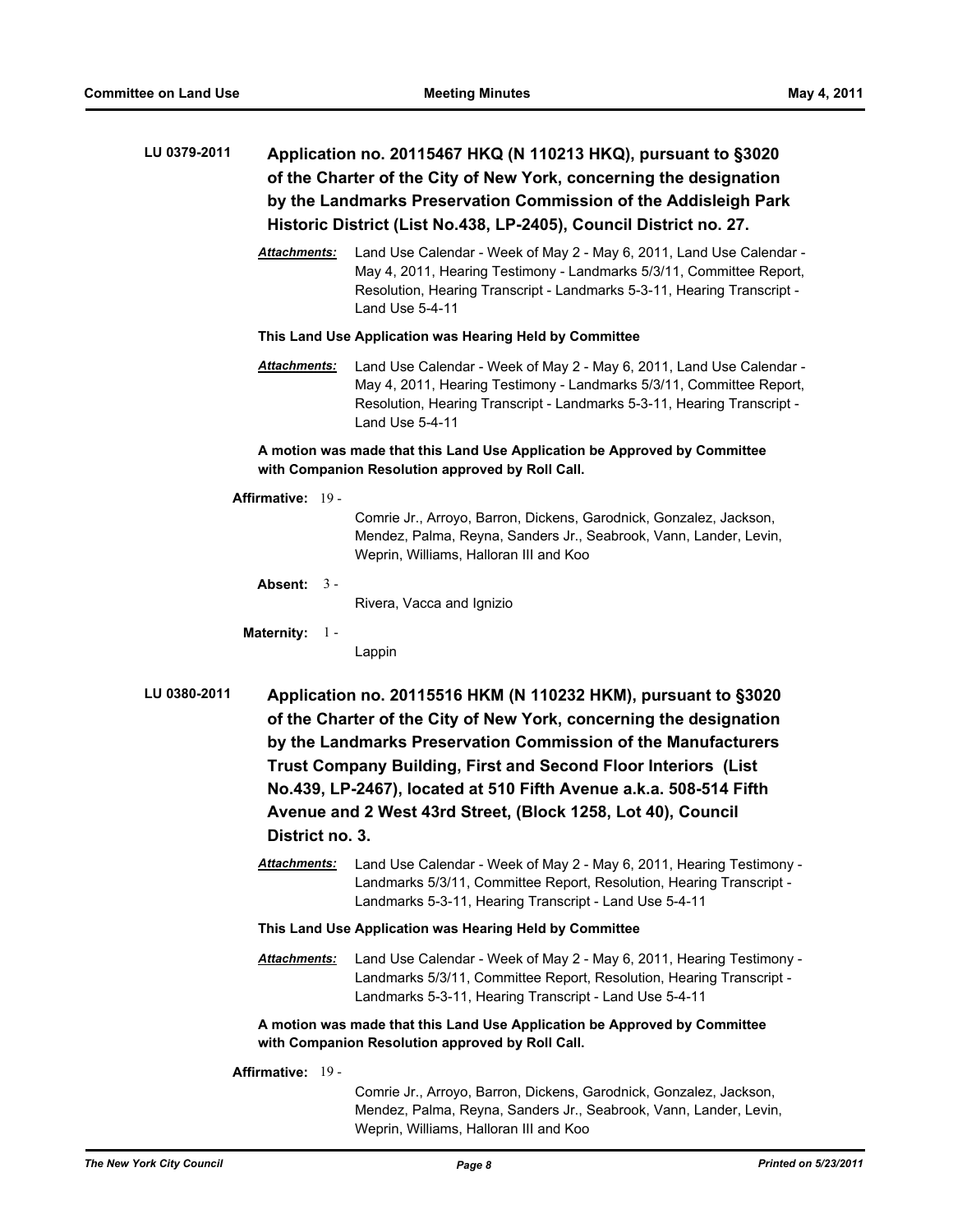| Absent: $3 -$                       | Rivera, Vacca and Ignizio                                                                                                                                                                                                                                                                                                                                                                                                                                                                                                                                                                                                                |
|-------------------------------------|------------------------------------------------------------------------------------------------------------------------------------------------------------------------------------------------------------------------------------------------------------------------------------------------------------------------------------------------------------------------------------------------------------------------------------------------------------------------------------------------------------------------------------------------------------------------------------------------------------------------------------------|
| Maternity: 1 -                      |                                                                                                                                                                                                                                                                                                                                                                                                                                                                                                                                                                                                                                          |
|                                     | Lappin                                                                                                                                                                                                                                                                                                                                                                                                                                                                                                                                                                                                                                   |
|                                     |                                                                                                                                                                                                                                                                                                                                                                                                                                                                                                                                                                                                                                          |
| LU 0381-2011                        | Application no. 20115619 HAK, an amendment to an Urban<br>Development Action Area Plan, Designation and Project, located at<br>788-796 Lafayette Avenue and 123 Van Buren Street, Borough of<br>Brooklyn, Council District no. 36. This matter is subject to Council<br>Review and action pursuant to Article 16 of the General Municipal<br>Law and Section 577 of the Private Housing Finance Law.                                                                                                                                                                                                                                     |
| <b>Attachments:</b>                 | Land Use Calendar - Week of May 2 - May 6, 2011, Land Use Calendar -<br>May 4, 2011, Hearing Testimony - Planning 5/3/11, Committee Report,<br>Resolution, Hearing Transcript - Land Use 5-4-11                                                                                                                                                                                                                                                                                                                                                                                                                                          |
|                                     | This Land Use Application was Hearing Held by Committee                                                                                                                                                                                                                                                                                                                                                                                                                                                                                                                                                                                  |
| Attachments:                        | Land Use Calendar - Week of May 2 - May 6, 2011, Land Use Calendar -<br>May 4, 2011, Hearing Testimony - Planning 5/3/11, Committee Report,<br>Resolution, Hearing Transcript - Land Use 5-4-11                                                                                                                                                                                                                                                                                                                                                                                                                                          |
|                                     | A motion was made that this Land Use Application be Approved by Committee<br>with Companion Resolution approved by Roll Call.                                                                                                                                                                                                                                                                                                                                                                                                                                                                                                            |
| Affirmative: 19 -                   |                                                                                                                                                                                                                                                                                                                                                                                                                                                                                                                                                                                                                                          |
|                                     | Comrie Jr., Arroyo, Barron, Dickens, Garodnick, Gonzalez, Jackson,<br>Mendez, Palma, Reyna, Sanders Jr., Seabrook, Vann, Lander, Levin,<br>Weprin, Williams, Halloran III and Koo                                                                                                                                                                                                                                                                                                                                                                                                                                                        |
| Absent: $3 -$                       |                                                                                                                                                                                                                                                                                                                                                                                                                                                                                                                                                                                                                                          |
|                                     | Rivera, Vacca and Ignizio                                                                                                                                                                                                                                                                                                                                                                                                                                                                                                                                                                                                                |
| <b>Maternity: 1-</b>                | Lappin                                                                                                                                                                                                                                                                                                                                                                                                                                                                                                                                                                                                                                   |
| LU 0382-2011<br><b>Attachments:</b> | Application no. 20115007 TCM, pursuant to §20-226 of the<br>Administrative Code of the City of New York, concerning the<br>petition of Covadonga Inc d.b.a. Empanada Mama, to establish,<br>maintain and operate an unenclosed sidewalk café located at 763<br>Ninth Avenue, Borough of Manhattan, Council District no.3. This<br>application is subject to review and action by the Land Use<br>Committee only if called-up by vote of the Council pursuant to Rule<br>11.20b of the Council and §20-226(g) of the New York City<br><b>Administrative Code.</b><br>Land Use Calendar - Week of May 2 - May 6, 2011, Land Use Calendar - |
|                                     | May 4, 2011, Hearing Testimony - Zoning 5/3/11, Committee Report,<br>Resolution, Hearing Transcript - Land Use 5-4-11                                                                                                                                                                                                                                                                                                                                                                                                                                                                                                                    |

**This Land Use Application was Hearing Held by Committee**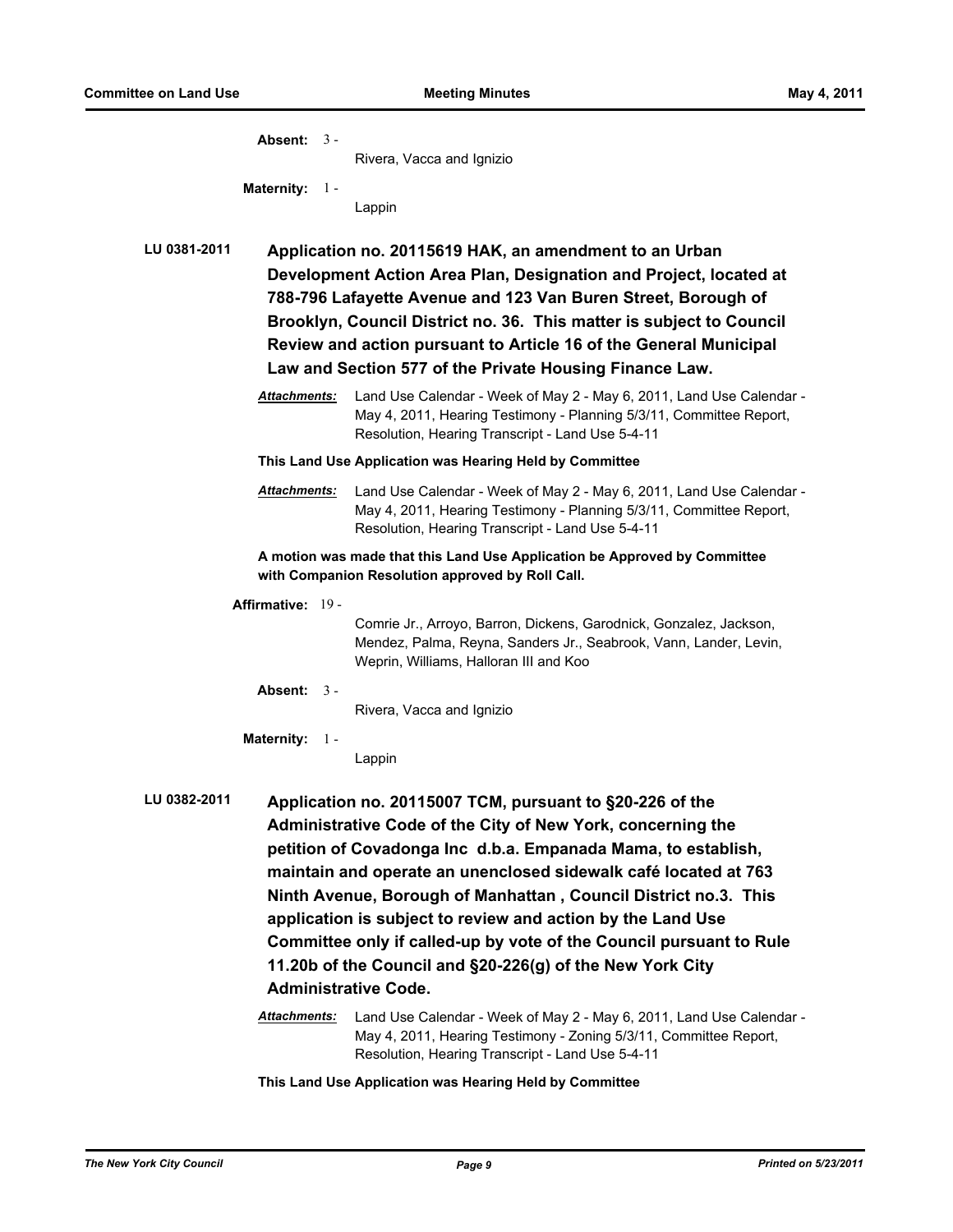*Attachments:* Land Use Calendar - Week of May 2 - May 6, 2011, Land Use Calendar - May 4, 2011, Hearing Testimony - Zoning 5/3/11, Committee Report, Resolution, Hearing Transcript - Land Use 5-4-11

**A motion was made that this Land Use Application be Approved by Committee with Companion Resolution approved by Roll Call.**

**Affirmative:** 19 -

Comrie Jr., Arroyo, Barron, Dickens, Garodnick, Gonzalez, Jackson, Mendez, Palma, Reyna, Sanders Jr., Seabrook, Vann, Lander, Levin, Weprin, Williams, Halloran III and Koo

**Absent:** 3 -

Rivera, Vacca and Ignizio

**Maternity:** 1 -

Lappin

**LU 0383-2011 Application no. 20115650 HAX, In Rem Actions no. 50 and 51, application submitted by the Department of Finance and the Department of Housing Preservation and Development, pursuant to Section 11-412 of the Administrative Code and Article 16 of the General Municipal Law for the transfer and disposition of property and related tax exemptions for property located in Community Boards 2, 3, 4, 5, 6, 7, 9 and 12, Council Districts no. 12, 14, 15, 16, 17 and 18, Borough of the Bronx.**

> *Attachments:* Land Use Calendar - Week of May 2 - May 6, 2011, Land Use Calendar - May 4, 2011, Hearing Testimony - Planning 5/3/11, Committee Report, Resolution, Hearing Transcript - Land Use 5-4-11

**This Land Use Application was Hearing Held by Committee**

*Attachments:* Land Use Calendar - Week of May 2 - May 6, 2011, Land Use Calendar - May 4, 2011, Hearing Testimony - Planning 5/3/11, Committee Report, Resolution, Hearing Transcript - Land Use 5-4-11

**A motion was made that this Land Use Application be Approved by Committee with Companion Resolution approved by Roll Call.**

**Affirmative:** 19 -

Comrie Jr., Arroyo, Barron, Dickens, Garodnick, Gonzalez, Jackson, Mendez, Palma, Reyna, Sanders Jr., Seabrook, Vann, Lander, Levin, Weprin, Williams, Halloran III and Koo

**Absent:** 3 -

Rivera, Vacca and Ignizio

**Maternity:** 1 -